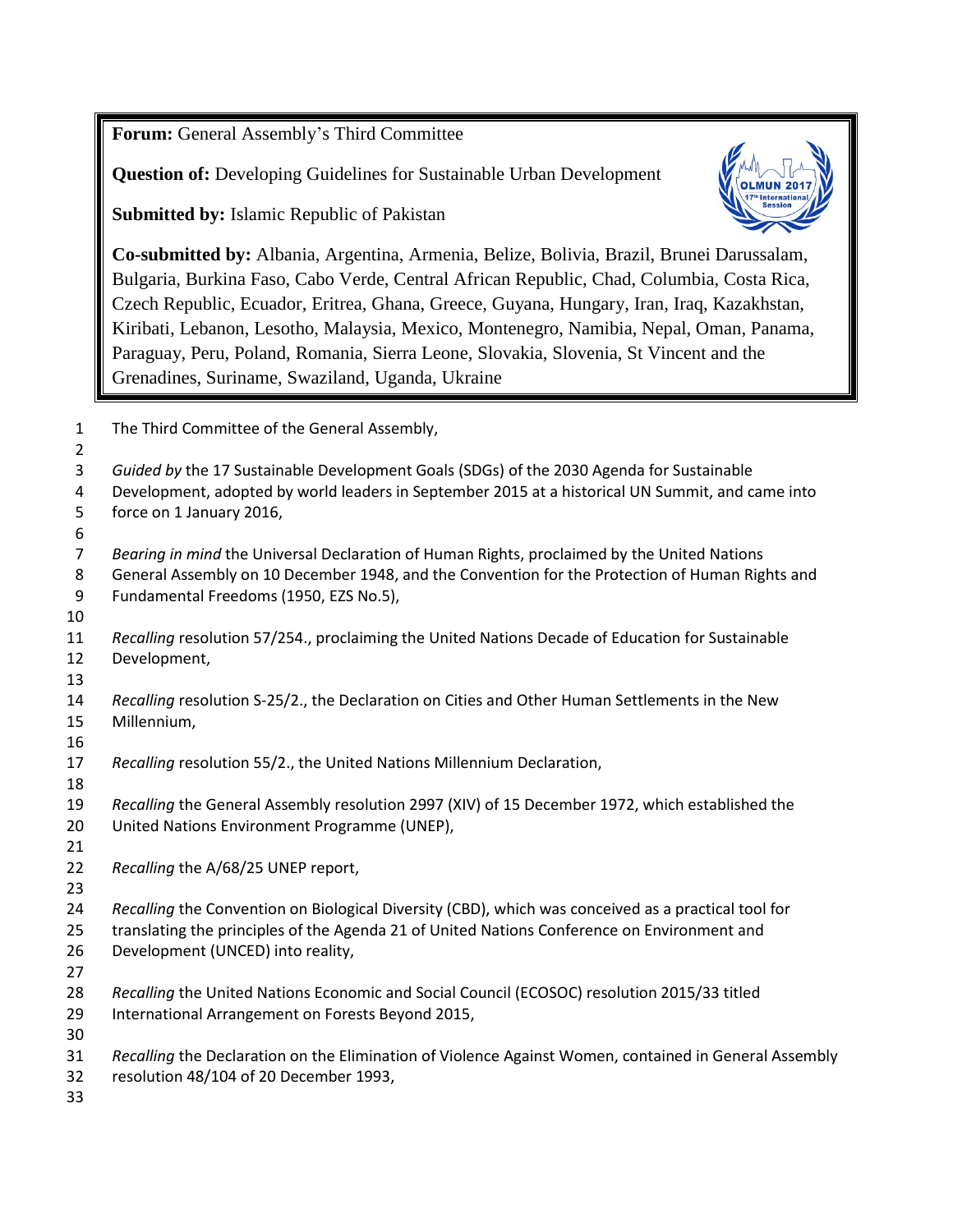| 34<br>35<br>36 | Recalling the General Assembly resolution 31/72, which adopted the 1977 Environmental Modification<br>Convention,                                                           |
|----------------|-----------------------------------------------------------------------------------------------------------------------------------------------------------------------------|
| 37<br>38       | Recalling the General Assembly Resolution 61/295, which established the Declaration on the Rights of<br>Indigenous Peoples,                                                 |
| 39<br>40<br>41 | Recalling the ECOSOC resolution 2016/8, titled "Rethinking and strengthening social development in the<br>contemporary world", adopted on the 2 <sup>nd</sup> of June 2016, |
| 42             |                                                                                                                                                                             |
| 43<br>44<br>45 | Recalling the General Assembly Resolution 63/278, which established the International Mother Earth<br>Day,                                                                  |
| 46             | Bearing in mind the Article 13, sub-clause 1 of the Universal Declaration of Human Rights, which reads                                                                      |
| 47<br>48       | as "Everyone has the right to freedom of movement and residence within the borders of each state.",                                                                         |
| 49<br>50       | Fully aware of the multiculturality of most of the big cities,                                                                                                              |
| 51<br>52<br>53 | Deeply conscious about the fact that today 54 per cent of the world's population lives in urban areas, a<br>proportion that is expected to increase to 66 per cent by 2050, |
| 54<br>55       | Welcoming the help of the UNEP and other environmental UN organisations,                                                                                                    |
| 56<br>57<br>58 | Believing, that sustainable urban development can only be achieved if we improve cities in social,<br>economic and environmental aspects,                                   |
| 59<br>60<br>61 | Recognizing the important role of charities and organizations in the process of improving the<br>sustainability of the cities,                                              |
| 62<br>63       | Alarmed by the cities' huge impact on the environment,                                                                                                                      |
| 64<br>65<br>66 | Emphasizing the importance of social equality in the multicultural cities, and the integration of people<br>who are arriving in those cities to find work,                  |
| 67<br>68<br>69 | Recognising that without sacrifices made by the governments to reduce pollution the cities may crucially<br>harm the environment,                                           |
| 70<br>71       | Further welcoming the help of humanitarian actors in those urban areas, where the governments are<br>unable to combat hunger, diseases and homelessness,                    |
| 72             |                                                                                                                                                                             |
| 73<br>74<br>75 | Realizing that most of the refugees are being settled in cities, therefore welcoming the help of the<br>United Nations High Commissioner for Refugees (UNHCR),              |
| 76             | Expecting the help of the developed countries and the G20 nations to replace the use of non-renewable                                                                       |
| 77<br>78       | energy with renewable energy in developing countries as well,                                                                                                               |
| 79<br>80<br>81 | Recognising that as the number of people living in urban areas is increasing, the number of people<br>working in the agriculture is decreasing,                             |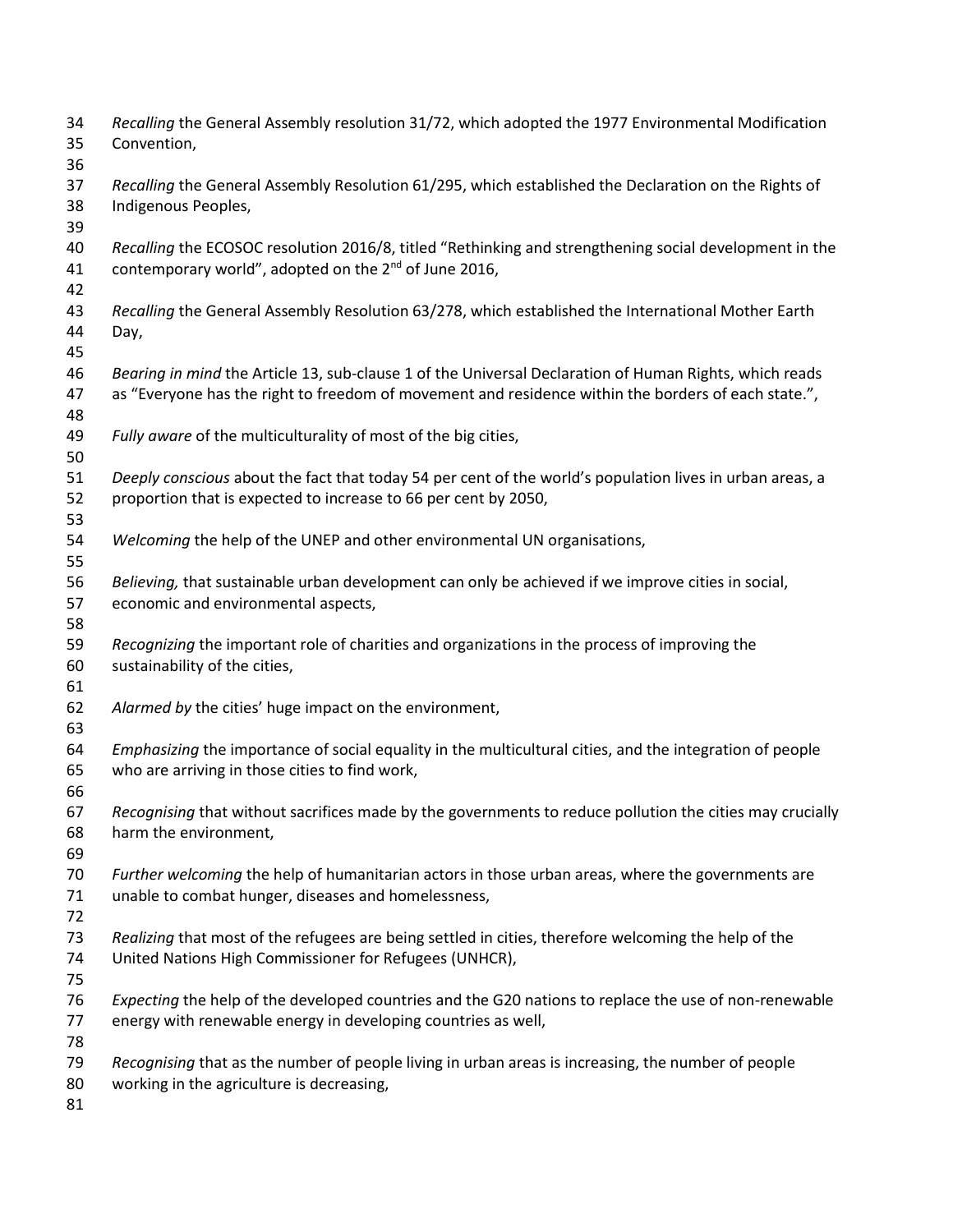| 82<br>83   |    | Noting with deep concern that the governments must encourage people to work in agriculture,                                                                                      |  |  |  |  |
|------------|----|----------------------------------------------------------------------------------------------------------------------------------------------------------------------------------|--|--|--|--|
| 84<br>85   |    | Having received the previous reports of the UNEP and other UN organisations,                                                                                                     |  |  |  |  |
| 86         |    | Noting that establishing more green areas within the big cities would be important and should be done                                                                            |  |  |  |  |
| 87         |    | by the governments with the help of UN organisations if needed,                                                                                                                  |  |  |  |  |
| 88         |    |                                                                                                                                                                                  |  |  |  |  |
| 89         |    | Expecting the collaboration of the governments of the cities,                                                                                                                    |  |  |  |  |
| 90         |    |                                                                                                                                                                                  |  |  |  |  |
| 91         |    | Guided by the purposes and principles of the Charter of the United Nations,                                                                                                      |  |  |  |  |
| 92         |    |                                                                                                                                                                                  |  |  |  |  |
| 93         |    | 1. Urges the governments to adopt new policies on this issue, by taking into consideration the Goal 11                                                                           |  |  |  |  |
| 94         |    | Targets of the Sustainable development 2030 Agenda of the United Nations;                                                                                                        |  |  |  |  |
| 95         |    |                                                                                                                                                                                  |  |  |  |  |
| 96         | 2. | <b>Encourages</b> the local governments of cities to take measures in order to reduce the pollution caused                                                                       |  |  |  |  |
| 97         |    | by the cities by using the following guidelines:                                                                                                                                 |  |  |  |  |
| 98<br>99   |    | Introducing sustainable urban mobility plans (SUMP) in major Cities, to provide high quality and<br>a.<br>sustainable mobility and transport to, through and within urban areas, |  |  |  |  |
| 100        |    | Implementing selective waste collection systems in civil homes and public places, so that the<br>b.                                                                              |  |  |  |  |
| 101        |    | companies and other governmental respective organisations will be able to reuse the waste,                                                                                       |  |  |  |  |
| 102        |    | Using less plastic and more recyclable products for packaging,<br>c.                                                                                                             |  |  |  |  |
| 103        |    | Starting the implementation of Water-Sensitive Urban Design (WSUD) on all levels in order to<br>d.                                                                               |  |  |  |  |
| 104        |    | make use of water more efficient, thus improving our water resources,                                                                                                            |  |  |  |  |
| 105        |    | Using renewable energy where possible, since the use of renewable energy is getting cheaper<br>e.                                                                                |  |  |  |  |
| 106        |    | and more affordable, and encouraging the citizens to do that as well by applying the measures                                                                                    |  |  |  |  |
| 107        |    | listed in operative clause 3,                                                                                                                                                    |  |  |  |  |
| 108        |    | Establishing advanced waste disposals near the cities, so that the delivery of the waste would<br>f.                                                                             |  |  |  |  |
| 109        |    | not use so much fuel, while keeping in mind the fact that a minimal distance from the residential                                                                                |  |  |  |  |
| 110        |    | areas is needed, because the smell of the waste, which is under destruction should not reach                                                                                     |  |  |  |  |
| 111<br>112 |    | the people,                                                                                                                                                                      |  |  |  |  |
| 113        |    | Encouraging people to buy products which are made in the region and giving them the<br>g.<br>possibility to do so, by:                                                           |  |  |  |  |
| 114        |    | Imposing lower taxes on the products made in the region,<br>i.                                                                                                                   |  |  |  |  |
| 115        |    | ii.<br>Providing a huge variety of products accessible on the market, which are made in the                                                                                      |  |  |  |  |
| 116        |    | region, by asking the local producers to reduce their export rate on their products, if                                                                                          |  |  |  |  |
| 117        |    | needed,                                                                                                                                                                          |  |  |  |  |
| 118        |    | However always keeping in mind that this is a dilemma, whether we should respect free<br>iii.                                                                                    |  |  |  |  |
| 119        |    | trade or sustainability more;                                                                                                                                                    |  |  |  |  |
| 120        |    |                                                                                                                                                                                  |  |  |  |  |
| 121        | 3. | <b>Suggests</b> the governments to educate their people about the importance of the protection of the                                                                            |  |  |  |  |
| 122        |    | environment, by including environmental studies in the curriculum of public schools, as the                                                                                      |  |  |  |  |
| 123        |    | following:                                                                                                                                                                       |  |  |  |  |
| 124        |    | By urging the building of elementary schools in developing countries,<br>a.                                                                                                      |  |  |  |  |
| 125        |    | At least one 'Environment Lesson' per week in elementary school, where children can learn<br>b.                                                                                  |  |  |  |  |
| 126        |    | about their environment, including plants, animals, places, ecosystems, pollution, etcetera,                                                                                     |  |  |  |  |
| 127        |    | Compulsory and facultative presentations in high schools about the issues such as, but not<br>c.                                                                                 |  |  |  |  |
| 128        |    | limited to:                                                                                                                                                                      |  |  |  |  |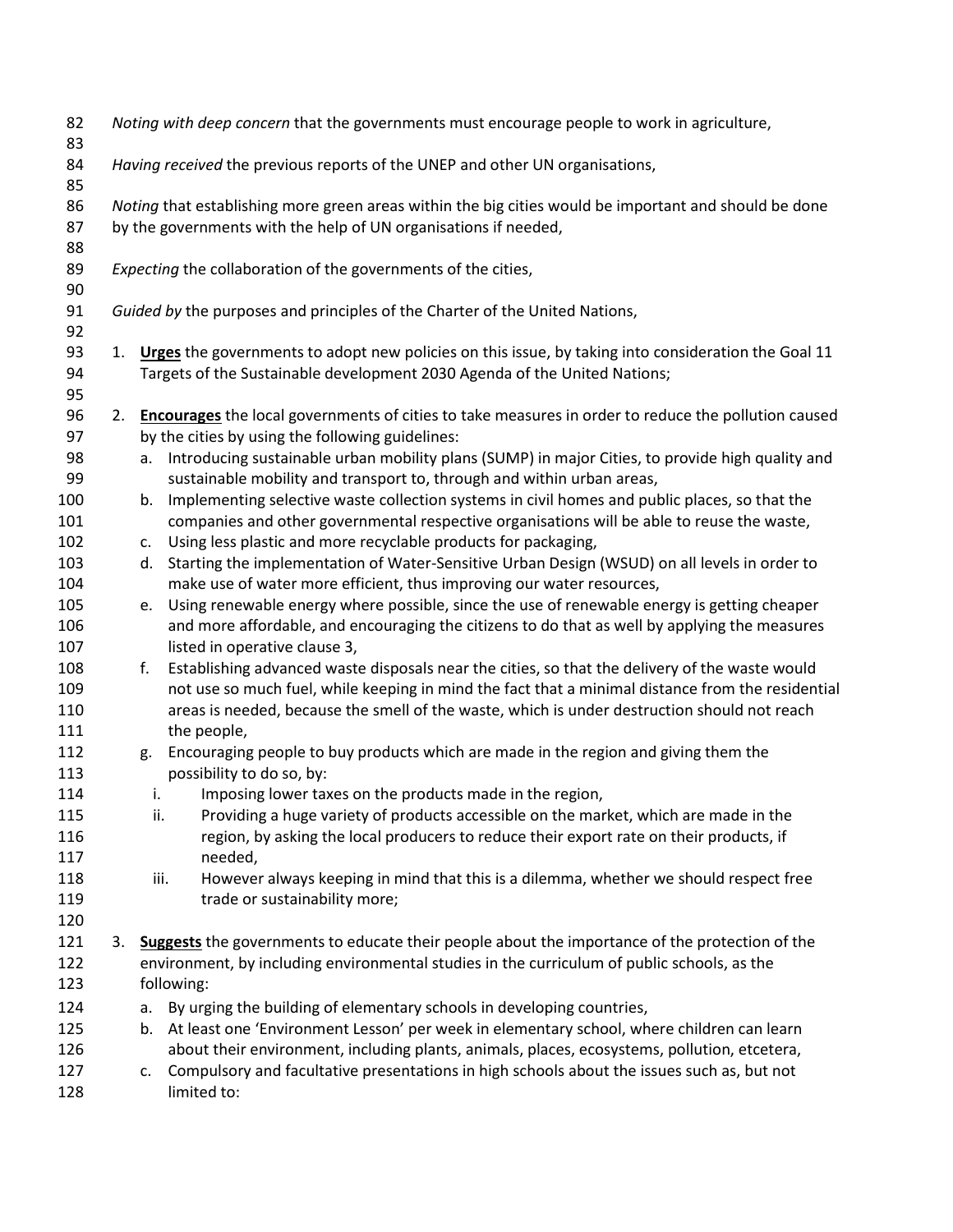| 129        |    | i.<br>Global warming,                                                                                                                                                       |
|------------|----|-----------------------------------------------------------------------------------------------------------------------------------------------------------------------------|
| 130        |    | ii.<br>The negative effects of environmental pollution on human health,                                                                                                     |
| 131        |    | Air-, water- and ground pollution and the impact on animals and plants of these,<br>iii.                                                                                    |
| 132        |    | Endangered species,<br>iv.                                                                                                                                                  |
| 133        |    | Waste islands and waste disposability,<br>٧.                                                                                                                                |
| 134        |    | The benefits of using renewable energy,<br>vi.                                                                                                                              |
| 135        |    | What people can do in everyday-life in order to reduce the previously listed issues,<br>vii.                                                                                |
| 136        |    | Organising school events on the International Mother Earth Day, established by the General<br>d.                                                                            |
| 137        |    | Assembly Resolution 63/278, including, such as, but not limited to:                                                                                                         |
| 138        |    | Special lessons about environment protection,<br>i.                                                                                                                         |
| 139        |    | Museum visits,<br>ii.                                                                                                                                                       |
| 140        |    | Students taking part in activities for the benefit of 'Mother Earth', such as, but not limited<br>iii.                                                                      |
| 141        |    | to:                                                                                                                                                                         |
| 142        |    | 1) Waste collection in public places, for example in parks and in the streets,                                                                                              |
| 143        |    | Planting plants in parks or in the school garden under the permission of the local<br>2)                                                                                    |
| 144        |    | government,                                                                                                                                                                 |
| 145        |    | Making presentations and plays for the others about the issues specified in sub-clause b;<br>3)                                                                             |
| 146        |    |                                                                                                                                                                             |
| 147        |    | 4. Calls upon the UNEP and the IEA to assist governments in implementing the measures defined in                                                                            |
| 148        |    | the sub-clauses of the two previous operative clauses and calls upon the Economic and Financial                                                                             |
| 149        |    | Committee (ECOFIN) of the United Nations General Assembly to work out the financial background                                                                              |
| 150        |    | of the previous operative clause;                                                                                                                                           |
| 151        |    |                                                                                                                                                                             |
| 152        | 5. | Suggests the governments of cities to promote investments in the countryside, if the countryside is                                                                         |
| 153        |    | unable to supply their cities, since as the number of people living in cities is increasing, the number                                                                     |
| 154        |    | of people working in the agriculture is decreasing, by doing the following:                                                                                                 |
| 155        |    | Offering favourable jobs for the people, by offering relatively good salaries in the public sector,<br>a.                                                                   |
| 156        |    | Make it more beneficial for the companies to invest there, by promoting investments through<br>b.                                                                           |
| 157        |    | the private- or the public sector, and taking into consideration the advantages and the                                                                                     |
| 158        |    | disadvantages of either of the approaches:                                                                                                                                  |
| 159        |    | If the government choses to promote investments through the public sector, the respective<br>i.                                                                             |
| 160        |    | government organization may be unable to gain skills that are required if the activity is to                                                                                |
| 161        |    | be managed properly, which private sector may be able to do so and it will be difficult to                                                                                  |
| 162        |    | attract to the public sector, especially with the salary constraints typical of civil services,                                                                             |
| 163        |    | therefore, if the government decides to manage the activity, it may also, through various                                                                                   |
| 164        |    | methods, have to take steps to gain the needed skills from the private sector,                                                                                              |
| 165        |    | If the government chooses to delegate the management of investment promotion activities<br>ii.                                                                              |
| 166<br>167 |    | to the private sector, then it often has the disadvantage that the private sector will not                                                                                  |
| 168        |    | handle well some parts of the task that are more like traditional government tasks, such as<br>servicing investors by acquiring permits and approvals from other government |
| 169        |    | departments,                                                                                                                                                                |
| 170        |    | iii.<br>Picking a third possibility, which is to handle the management of promotion to so called                                                                            |
|            |    |                                                                                                                                                                             |
|            |    |                                                                                                                                                                             |
| 171        |    | 'quasi-government organisations', which:                                                                                                                                    |
| 172<br>173 |    | 1) Are reporting to the government,<br>2) Are not within the conventional government and civil-service structure,                                                           |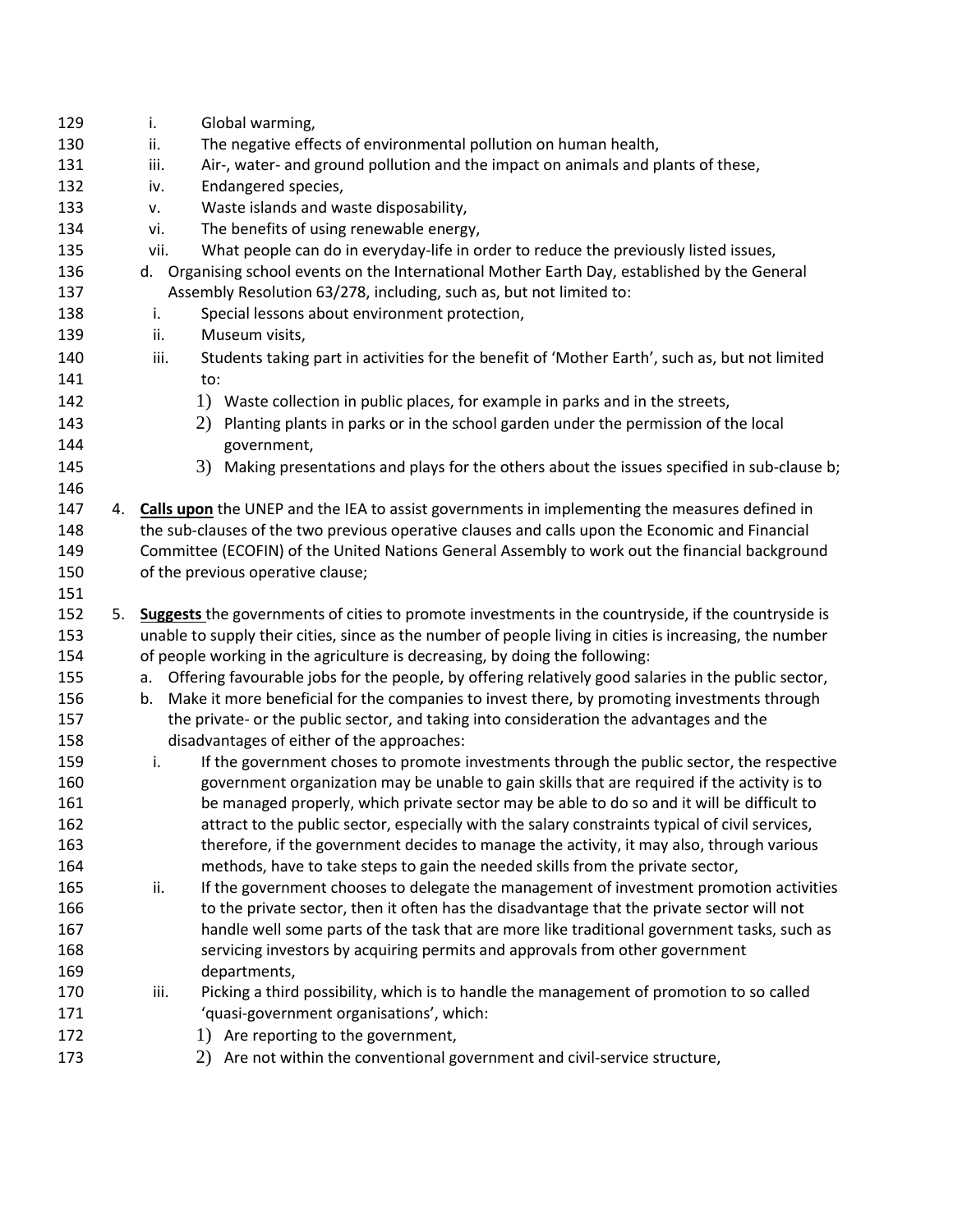| 174 |    | 3) Have an advantage over private organizations in conducting the tasks of investment                    |
|-----|----|----------------------------------------------------------------------------------------------------------|
| 175 |    | promotion that require close contact with the government, while not having the                           |
| 176 |    | strongly limited possibility of the public sector,                                                       |
| 177 |    | Establishing high schools and universities where people can learn about agriculture,<br>c.               |
| 178 |    | Providing affordable housing in that area, by establishing affordable housing programmes under<br>d.     |
| 179 |    | government authorities, and inviting Non-Governmental Organisations (NGO) to build cheap                 |
| 180 |    | houses in the area and also implement the needed improvements in the local infrastructure as             |
| 181 |    | new citizens are willing to live there,                                                                  |
| 182 |    | Encouraging local communities to work towards establishing a circular economy to reduce the<br>e.        |
| 183 |    | dependency of rural communities on cities;                                                               |
| 184 |    |                                                                                                          |
| 185 |    | 6. Calls upon the ECOFIN to help the governments in implementing the measures mentioned in the           |
| 186 |    | previous sub-clause, and inviting the financial help of the G20s and the willing NGOs;                   |
| 187 |    |                                                                                                          |
| 188 | 7. | Recommends the establishment of a group called National Urban Developing Fund Management                 |
| 189 |    | Agency (NUDFMA), which:                                                                                  |
| 190 |    | Supervises national, urban developing funds,<br>a.                                                       |
| 191 |    | Coordinates the development of a UN Trust Fund that encourages voluntary donations from the<br>b.        |
| 192 |    | private trans-national sector to aid in funding the implementation of rapid deployment forces in         |
| 193 |    | marginalized areas,                                                                                      |
| 194 |    | Is financed by the G20s and all those nations wishing to;<br>c.                                          |
| 195 |    |                                                                                                          |
| 196 | 8. | Proposes the implementation of the Global Urban Developing Fund-Management Agency                        |
| 197 |    | (GUDFMA), which coordinates and controls NUDFMAs and their collaborations;                               |
| 198 |    |                                                                                                          |
| 199 |    | 9. Asks the United Nations Environment Programme (UNEP) to start and continue taking actions in          |
| 200 |    | cities to create more and more green areas, and supports its Global Programme of Action for the          |
| 201 |    | Protection of the Marine Environment from Land-based Activities (GPA) to reduce ocean pollution          |
| 202 |    | caused by cities, furthermore requests nations to invite these actors;                                   |
| 203 |    |                                                                                                          |
| 204 |    | 10. Further asks for humanitarian assistance from the United Nations Office for the Coordination of      |
| 205 |    | Humanitarian Affairs (OCHA) in those cities, where the governments are unable to combat                  |
| 206 |    | homelessness, diseases and hunger, and encourages the developed countries and the G20s to                |
| 207 |    | financially support this organization;                                                                   |
| 208 |    |                                                                                                          |
| 209 |    | 11. Further requests the governments to integrate the arriving refugees in the cities by taking measures |
| 210 |    | such as but not limited to:                                                                              |
| 211 |    | Starting negotiations with the employers of the region to provide workplaces for them, in a way<br>а.    |
| 212 |    | which is affordable for the companies as well,                                                           |
| 213 |    | b. Providing education for those who are arriving from another country, if needed, by inviting UN        |
| 214 |    | bodies and organisations with the following guidelines:                                                  |
| 215 |    | Giving them intensive language courses,<br>i.                                                            |
| 216 |    | Integrating children into the public schools of the city,<br>ii.                                         |
| 217 |    | iii.<br>Informing them about the culture and the laws of the city,                                       |
| 218 |    | c. Promoting the importance of social acceptance towards the refugees, which already got the             |
| 219 |    | permission from the government to be in the country, by taking the following measures:                   |
| 220 |    | Organising cultural events where people can meet and learn about their culture,<br>i.                    |